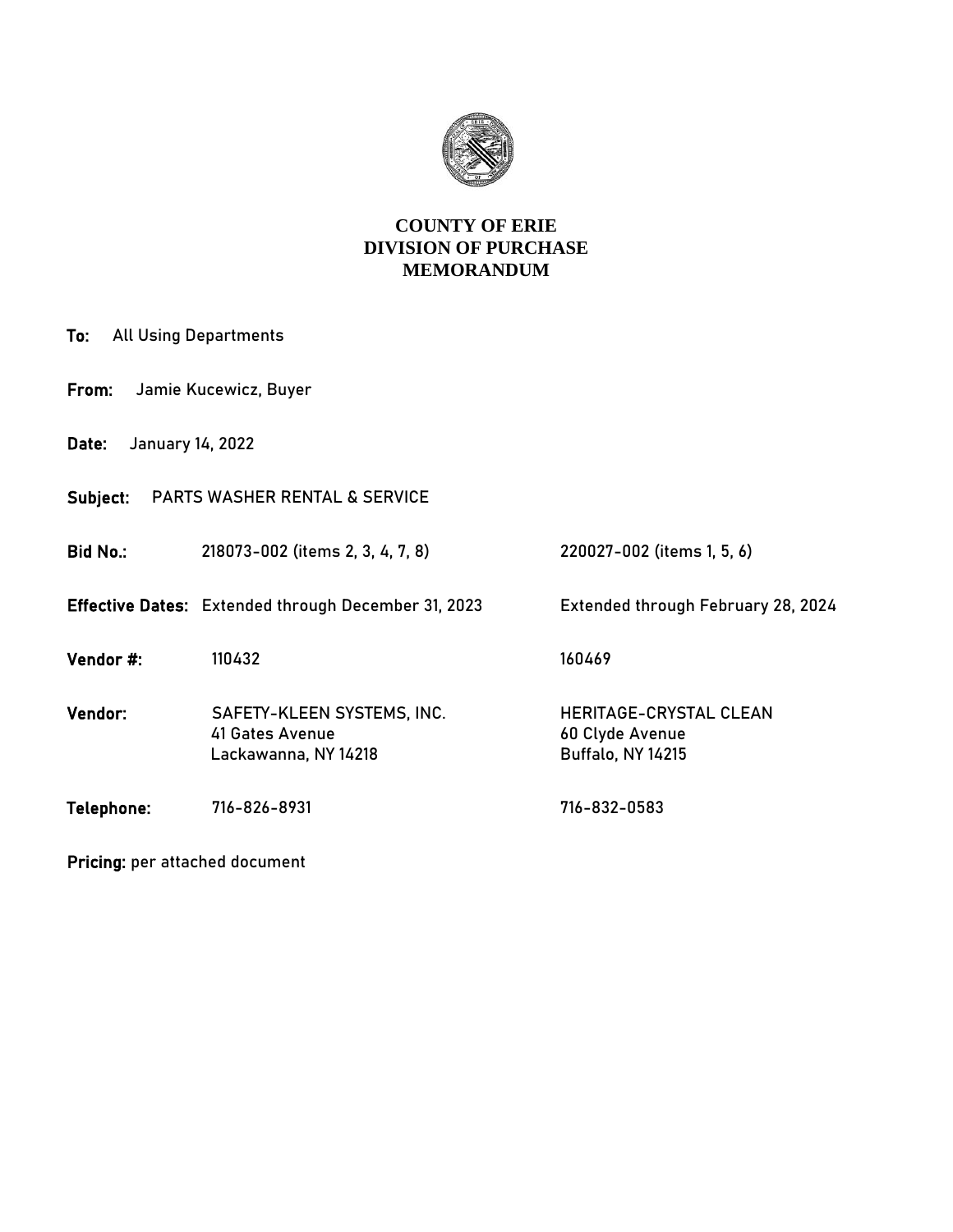| 1. | Erie County Sewer Districts 1, 4, 5<br>3789 Walden Avenue<br>Lancaster, NY 14086                                                                                                                                                                             | <b>VENDOR: Heritage-Crystal Clean</b> |
|----|--------------------------------------------------------------------------------------------------------------------------------------------------------------------------------------------------------------------------------------------------------------|---------------------------------------|
|    | Type of Parts Washer: Graymills<br>Rental Needed: NO (washer owned by County)<br>Type of Cleaning Solution: 140 Non-Hazardous Solvent<br>Amount of Solution Per Service Visit: 10 gallons                                                                    |                                       |
|    | Frequency of Service: Every 24 weeks $\approx$ 2 services per year)                                                                                                                                                                                          | Cost /service visit \$110.19          |
| 2. | <b>Erie County Sewer Districts 2</b><br>8443 Lake Shore Road<br>Angola, NY 14006<br>*TWO WASHERS NEEDED                                                                                                                                                      | <b>VENDOR: Safety-Kleen</b>           |
|    | Type of Parts Washer: Safety-Kleen Model 30<br><b>Rental Needed: YES</b><br>Type of Cleaning Solution: 140 Non-Hazardous Solvent<br>Amount of Solution Per Service Visit: 17 gallons<br>Frequency of Service: Every 12 weeks (≈4 services per year)          | Cost /service visit \$160.00          |
|    | Type of Parts Washer: Safety-Kleen Model 30<br><b>Rental Needed: YES</b><br>Type of Cleaning Solution: 140 Non-Hazardous Solvent<br>Amount of Solution Per Service Visit: 17 gallons<br>Frequency of Service: Every 12 weeks $(\approx 4$ services per year) | Cost /service visit \$160.00          |
|    |                                                                                                                                                                                                                                                              |                                       |
|    | 3. Erie County Sewer District No. 6<br>260 Lehigh Avenue<br>Lackawanna, NY 14218                                                                                                                                                                             | <b>VENDOR: Safety-Kleen</b>           |
|    | Type of Parts Washer: Snap-On #PBD3222<br>Rental Needed: NO (washer owned by County)<br>Type of Cleaning Solution: 140 Non-Hazardous Solvent<br>Amount of Solution Per Service Visit: 20 gallons                                                             |                                       |
|    | Frequency of Service: Every 3 months (4 services per year)                                                                                                                                                                                                   | Cost /service visit \$128.00          |
|    | 4. Erie County Sewer Districts 3 & 8<br>S-3690 Lake Shore Road<br>Buffalo, NY 14219<br><b>*TWO WASHERS NEEDED</b>                                                                                                                                            | <b>VENDOR: Safety-Kleen</b>           |
|    | Type of Parts Washer: Safety-Kleen Model 30<br><b>Rental Needed: YES</b><br>Type of Cleaning Solution: 140 Non-Hazardous Solvent                                                                                                                             |                                       |
|    | Amount of Solution Per Service Visit: 17 gallons<br>Frequency of Service: Every 12 weeks $(\approx 4$ services per year)                                                                                                                                     | Cost /service visit \$160.00          |
|    | Type of Parts Washer: Safety-Kleen Model 30<br><b>Rental Needed: YES</b>                                                                                                                                                                                     |                                       |
|    | Type of Cleaning Solution: 140 Non-Hazardous Solvent<br>Amount of Solution Per Service Visit: 17 gallons                                                                                                                                                     |                                       |
|    | Frequency of Service: Every 12 weeks (≈4 services per year)                                                                                                                                                                                                  | Cost /service visit \$160.00          |